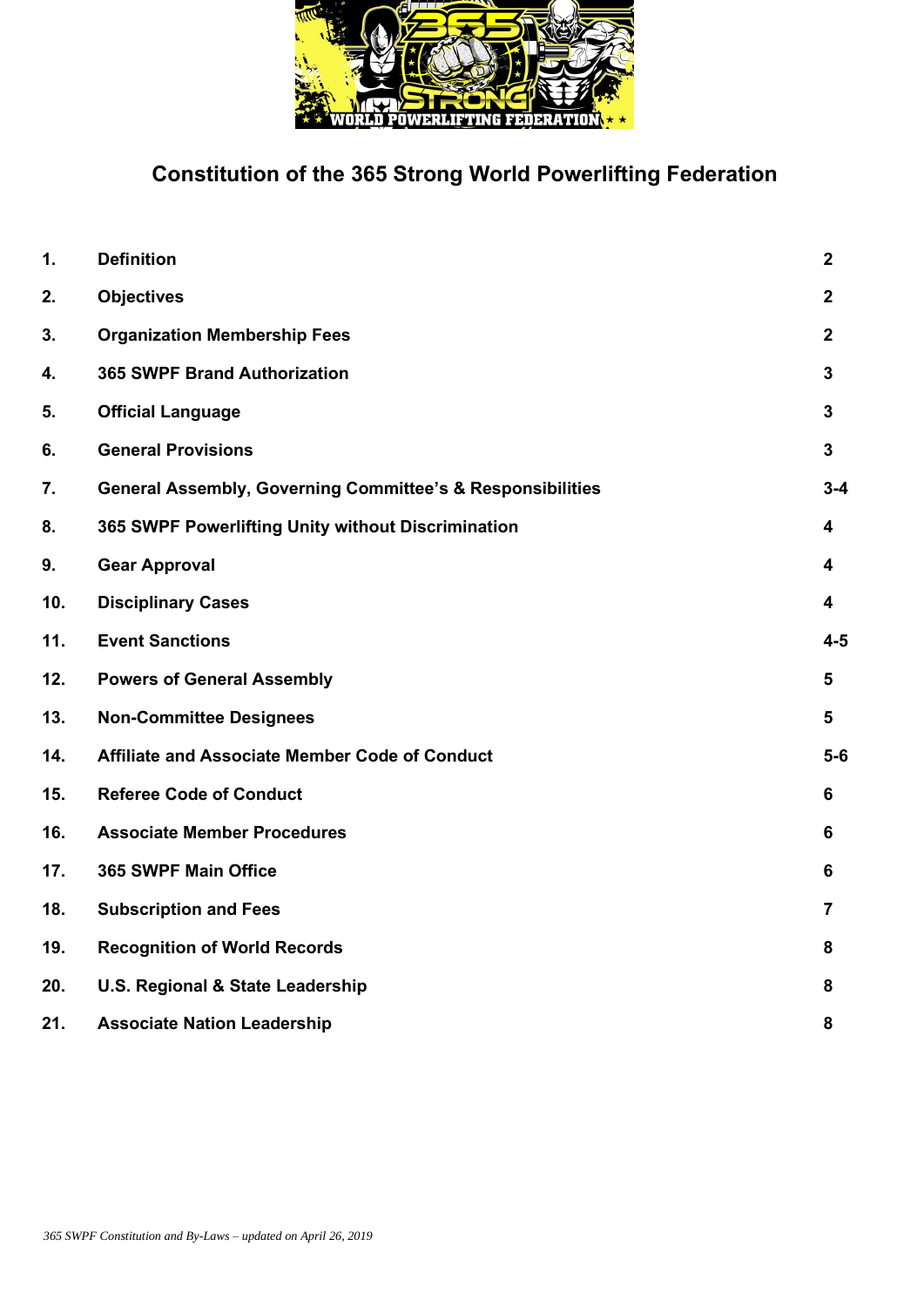

# **I. Definition**

The 365 STRONG WORLD POWERLIFTING FEDERATION hereinafter called "365 SWPF" is an organization founded in 2016 in Fort Mill, South Carolina, United States. 365 SWPF is an LLC Corporation. 365 SWPF provides sanctioned powerlifting events under their brand name as well as serving as the sanctioning governing body for other partnering National Federation associates.

# **2. Objectives**

- The union of all eligible athletic clubs, organizations, associate federations or other groups active in powerlifting throughout the world.
- To develop standardized competitive rules.
- Maintain a system for recognizing athletes and approving records.
- Establish administrative and technical committees when it is considered appropriate.
- Establish, define and enforce rules for the government of powerlifting internationally.
- Promote, support and encourage all athletes, both tested and untested.
- Provide it's lifting members and associate federations with monthly news bulletins.
- Secure partnering national associate federations, from any nation.
- Promote, sanction and supervise powerlifting development programs and competitions, including world championships for full power and single lift competitions.
- Maintain a 365 SWPF General Assembly of bona fide partnering representatives.
- To work toward uniting all powerlifting athletes around the globe, with no tolerance for agendas that include any type of prejudice or discrimination
- To safeguard the integrity of powerlifting, respecting good governance and observing human rights principles as well as operating sustainable development standards and risk management processes.

#### **3. Organization Membership Fees**

- The membership of the 365 SWPF consists of athletes directly affiliated with the 365 SWPF brand and 365 SWPF national associates (from any nation) actively participating in 365 SWPF governed events. To reemphasize 365 SWPF does recognize annually paid member (organizations) as associate National Federations from any country, whereby it's mutually agreed that as an associate federation they are bound by 365 SWPF operational standards, though countries may retain the "exclusive rights" for maintaining ownership of paid athlete memberships
- The federation associates of 365 SWPF shall not be affiliated (or associated) to any other organization with similar objects to those of the 365 SWPF and, in particular, to any organization in the process of becoming, or seeking to become, a worldwide governing body for powerlifting.
- Categories for individual 365 SWPF Affiliated Athlete Membership:
	- o **Annual Member**: A one-year membership, renewable one year from the sign-up date.
	- o **VIP Lifetime Member**: VIP Lifetime members pay one time with no additional membership payment needed during the lifetime of the lifter.
- Categories for partnering National Associate Membership:
	- o **National Associate Member**: 1-year national associate membership, offered to any federation, organization, club, etc. inside any nation. Partnering national member pays an annual membership so their athletes may participate in 365 SWPF events
	- o Athletes of the partnering nation pay no additional 365 SWPF individual membership fee
	- $\circ$  Associate partners may hold a place on the 365 SWPF Executive Committee as well as nominate or select one or more representatives to the 365 SWPF General Assembly
	- o Annually renewable associate membership dues (or fees) are to be paid each year by their anniversary date. Newly approved associate members must pay their fee within 15 days of their approval date and that date becomes their anniversary date to renew membership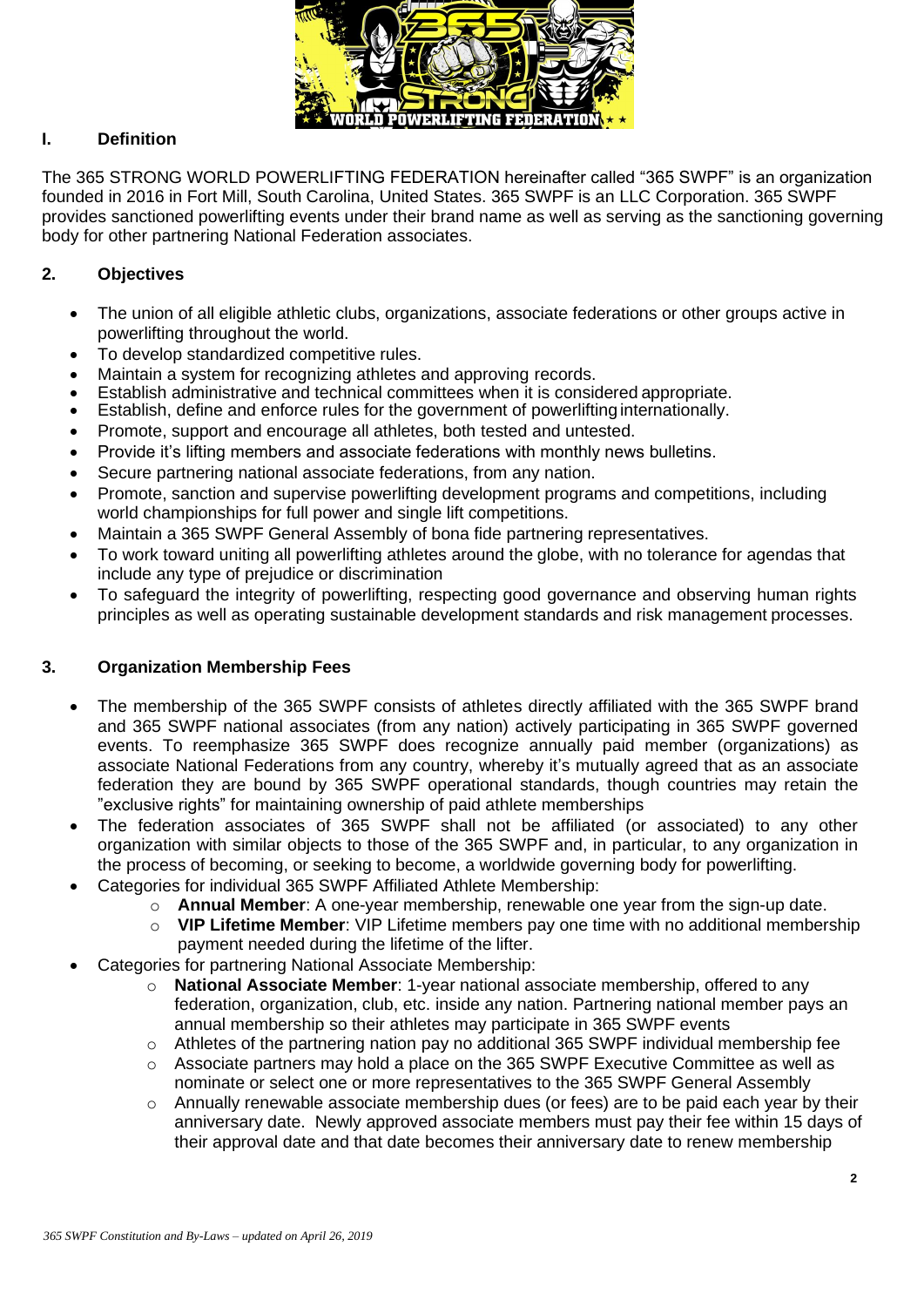

## **4. 365 SWPF Brand Authorization**

• All banners, posters, advertising materials, etc. using the 365 SWPF brand must be preapproved by the 365 SWPF President or Executive Committee

## **5. Official spoken language of the 365 SWPF**

- The official language of the 365 SWPF is English.
- All the publications and reports of the 365 SWPF are in English. The proceedings of the meetings of the Executive and the Committees are held in English.

## **6. General Provisions**

- The 365 SWPF is recognized by our national associate partners as the organizing, sanctioning, governing and promoting body that provides the foundation for unifying the sport of powerlifting.
- In its activities, the 365 SWPF follows the sports ideals and principles and supports and maintains the ideals and objectives of athletes equality, without discrimination based on national origin or culture, race, religion, gender, skin color, political views, tested or untested, gear preference, etc.
- The 365 SWPF establishes athlete drug testing protocol for the "tested" competitors. A minimum of 10% of all tested division athletes at each event is randomly lab tested for all performance enhancing drugs, listed in the 365 SWPF rule book.
- All disputes involving the 365 SWPF including, without limitation, disputes relating to the Constitution, By-Laws or other rules and regulations of the 365 SWPF or arising out of the 365 SWPF´s actions (or omissions) decisions or relationships with its Members, national associates or persons that are subject to its rules and regulations shall be submitted exclusively a matter to the 365 SWPF Advisory Committee.
- All athletes are encouraged to display good sportsmanship and support their fellow athletes.
- The 365 SWPF supports all initiatives by powerlifters for peace and understanding.

# **7. 365 SWPF General Assembly, Governing Committee's & Responsibilities**

- GENERAL ASSEMBLY
- **EXECUTIVE COMMITTEE**
- ADVISORY COMMITTEE
- TECHNICAL COMMITTEE

#### **I. General Assembly**

The 365 SWPF General Assembly meets once or twice per year (based on need) and is overseen by the 365 SWPF President. Each elected or President selected General Assembly member has voting privileges on any number of topics, decisions, standards, policies, etc. To also include new committee member elections. At least one representative from each committee, national associate organizations and general membership pool of athletes. Committee's include, Executive Committee, Advisory Committee and Technical Committee as well as representation from 365 SWPF marketing, accounting, international relations and legal personnel.

#### **II. Executive Committee**

The 365 SWPF Executive Committee includes the 365 SWPF President, national associate chairpersons, committee leaders, accounting, marketing and others as needed. The Executive Committee has the responsibility of planning and organizing day-to-day operations. They meet as often as needed. The Executive Committee members, when applicable, must be cleared of owing any past due fees, etc. prior to becoming an Executive Committee member. Executive Members must maintain a clean record, may it be financial, ethical, legal or actions detrimental to 365 SWPF. **3**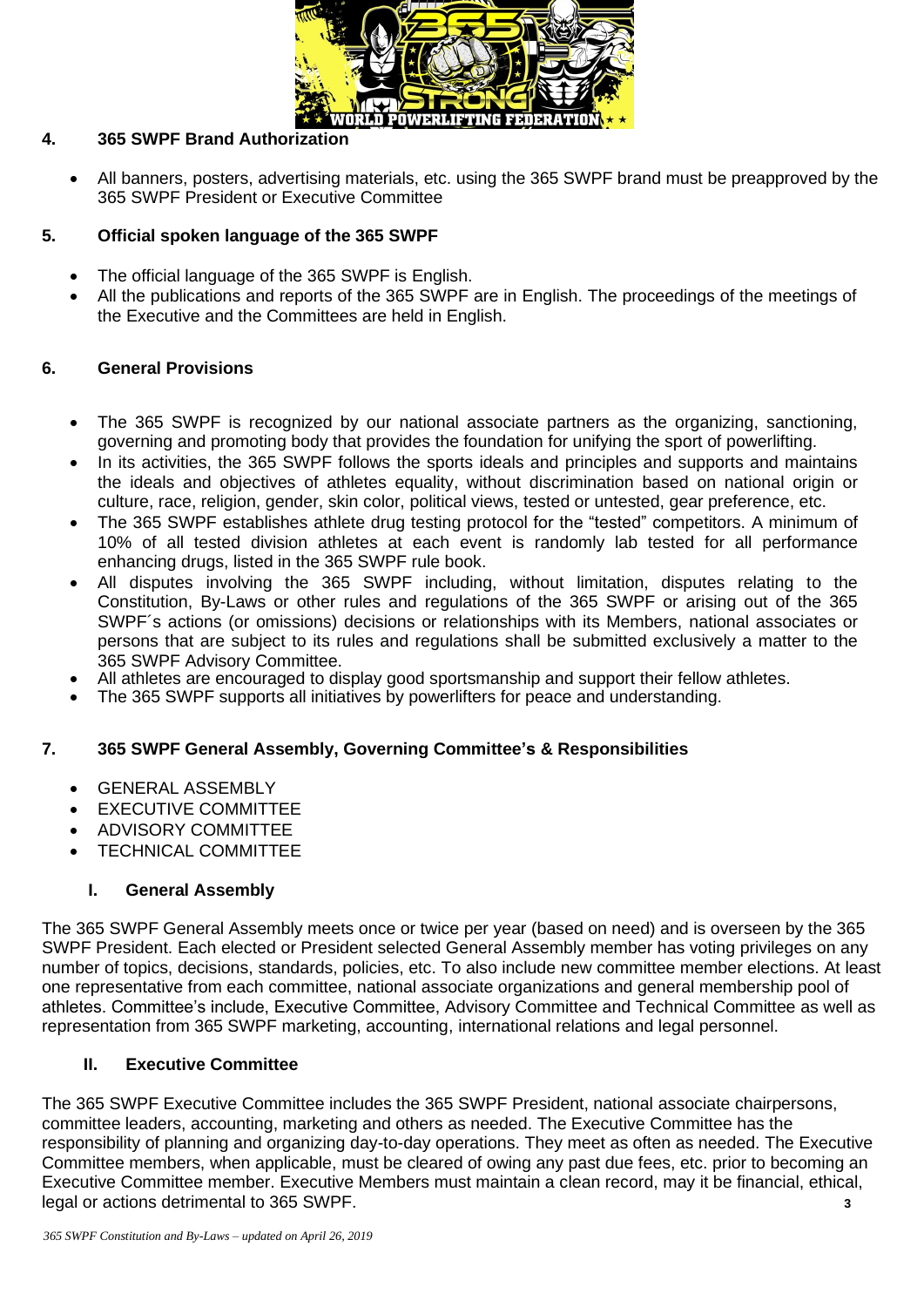

## III. **Advisory Committee**

The 365 SWPF Advisory Committee is available to all 365 SWPF members, referees, meet staff and national associates. Those individuals interested in sharing their insight, vision, experience, etc. must request and be granted approval by the 365 SWPF President to be involved. Requests may be made at any time. The 365 SWPF President will respond to all requests within 10 business days. Advisory Committee members that request discussion on specific topics, ideas, policies, etc. must submit their request for approval before being added to the next meeting agenda. Meetings will be scheduled each quarter.

## IV. **Technical Committee**

The 365 SWPF Technical Committee is duly selected based several critical factors: Namely…equipment and gear trends and approval considerations, rule revisions, unique marketing concepts, meet personnel evaluations, legal considerations, international relations, etc. Members must be highly involved in their areas of expertise for consideration.

## **8. 365 SWPF Powerlifting Unity without Discrimination**

- The 365 SWPF provide athletes with a common platform in which to compete for all nationally or internationally hosted events, without being subjected to limited thinking or lifter discrimination beliefs.
- Common platform, by definition, means 365 SWPF welcomes of any athlete that chooses to either be drug tested or not drug tested or prefers to compete as raw, raw classic, single-ply or multi-ply athlete.
- The 365 SWPF culture is to promote all athletes, organizers, hosts, sponsors, vendors, etc., no matter their national origin, religion, gender, skin color, political beliefs, etc.
- To ensure this policy is maintained all meet detail is submitted for approval 60-90 days prior to the event.

#### **9. Gear Approval**

- Detailed is provided in the 365 SWPF Rule Book.
- The detail mentioned in the Rule Book, is periodically revised or updated as new gear or products are created.
- Gear checks are conducted at all meets at weigh-ins.

### **10. Disciplinary cases**

The Executive Committee rules on all disciplinary infractions of the members of 365 SWPF, oversees the disciplinary proceedings and imposes penalties. Examples that require a complete assessment on the severity of the infraction are, a drug testing violation, gear violation, heated athlete and referee dialogue, etc. Rulings on all infractions and appeals will be fairly evaluated by conducting a complete review of each cases facts. Athletes wishing to appeal any infraction may submit their arguments in writing to the Executive Committee and/or through a virtual meeting at the next Executive Committee meeting.

# **11. Event Sanctions**

Meet sanctions of 365 SWPF events are awarded following Executive Committee approval. Event approval must satisfy all 365 SWPF meet protocol. Refer to Rule Book.

- 365 SWPF may award sanctions to meet hosts that are either affiliated or associate members. As defined, affiliate members are active 365 SWPF members and associate members are governed by the 365 SWPF but are operating exclusively either nationally or internationally
- Delegates with voting rights:
	- a) The Executive members
	- b) Clubs with 15 members 1 delegate Clubs with 16-30 members – 2 delegates **4**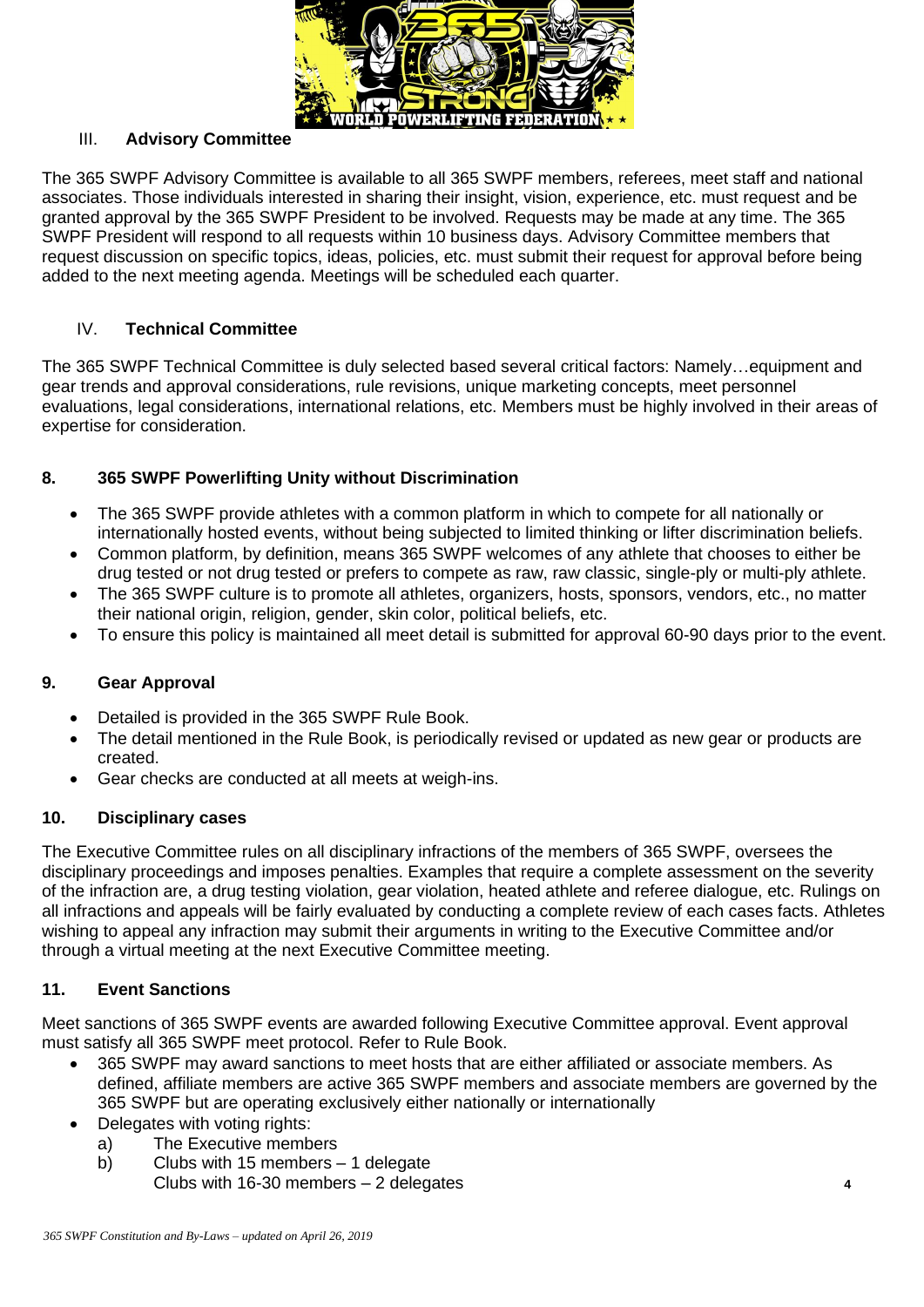

Clubs with more than 30 members – 3 delegates

- c) Regions 2 delegates
- Delegates from clubs must be approved by their respective organization.

# **12. The powers of the General Assembly**

General Assembly duties are:

1. The delegates elect one person to preside at the meeting, one secretary to record the meeting and two persons to sign the secretary protocol.

- 2. Roll call of delegates.
- 3. To accept the meeting business Agenda.
- 4. To review the Presidents report.
- 5. To examine proposals and amendments.
- 6. Decide about associate membership fees and any other additional fees under consideration
- 7. To examine all event planning financial and marketing potential
- 8. Receive committee updates
- 9. Review bids of future sites, etc. for 365 SWPF governed events
- 10. Vote to elect new General Assembly representatives

Election Criteria:

>Candidates of both sexes shall be represented in the Executive Board and Committees.

>If not otherwise decided, a proposal is accepted by a majority vote. However, Constitutional changes require 2/3 majority.

>If there are more than one candidate but no one gain majority, a new election between the two candidates with most votes shall take place. In case two candidates gain equal number of votes, a draw shall be made to decide which one shall be elected.

>If more candidates shall be voted, all must gain more than 50 % of the total votes to be elected. If necessary, additional rounds of votes must be made to achieve more than 50 %.

>Only votes of the representatives that attend the current meeting will be counted. The only exception is when a direct communication to the President is approved on that person's behalf

# **13. Non-Committee Designees**

*Titles*

The titles of the non-committee designees of the 365 SWPF are: Auditor, Newsletter Editor, Public Relations Officer, Social Media Officer, Parasport-delegate, Website Coordinator, Records Registrar, Spotter & Loader Coordinator, Referee Coordinator.

#### *Appointment and Rights*

The President shall appoint non-committee designees. By invitation of the President they may attend meetings of the Executive Committee but without vote and with voice only on matters relating to their respective expertise.

# **14. Affiliate and Associate Members Code of Conduct**

- All 365 SWPF affiliate and associate members are subject to 365 SWPF Rules (Re: Rule Book).
- Any deviation from 365 SWPF rules and regulations, involving any sanctioned 365 SWPF event (examples: meet equipment, organizational format, gear, etc.) must be preapproved by the President directly or by an Executive Committee ruling of exception
- All meet officials, hosts, athletes, etc. must conduct themselves in an ethical, professional and respectful manner
- Meet organizers and personnel agree to maintain the high standards recognized by the 365 SWPF
- Meet organizers must provide a transparent identity and immediately communicate to the 365 SWPF President or Executive Committee any challenges, barriers, shared costs, personnel concerns, athlete conduct issues, referee evaluations, etc.
- Report drug testing results when testing is conducted by someone other than a 365 SWPF official
- Forward all meet results within 24 hours to 365 SWPF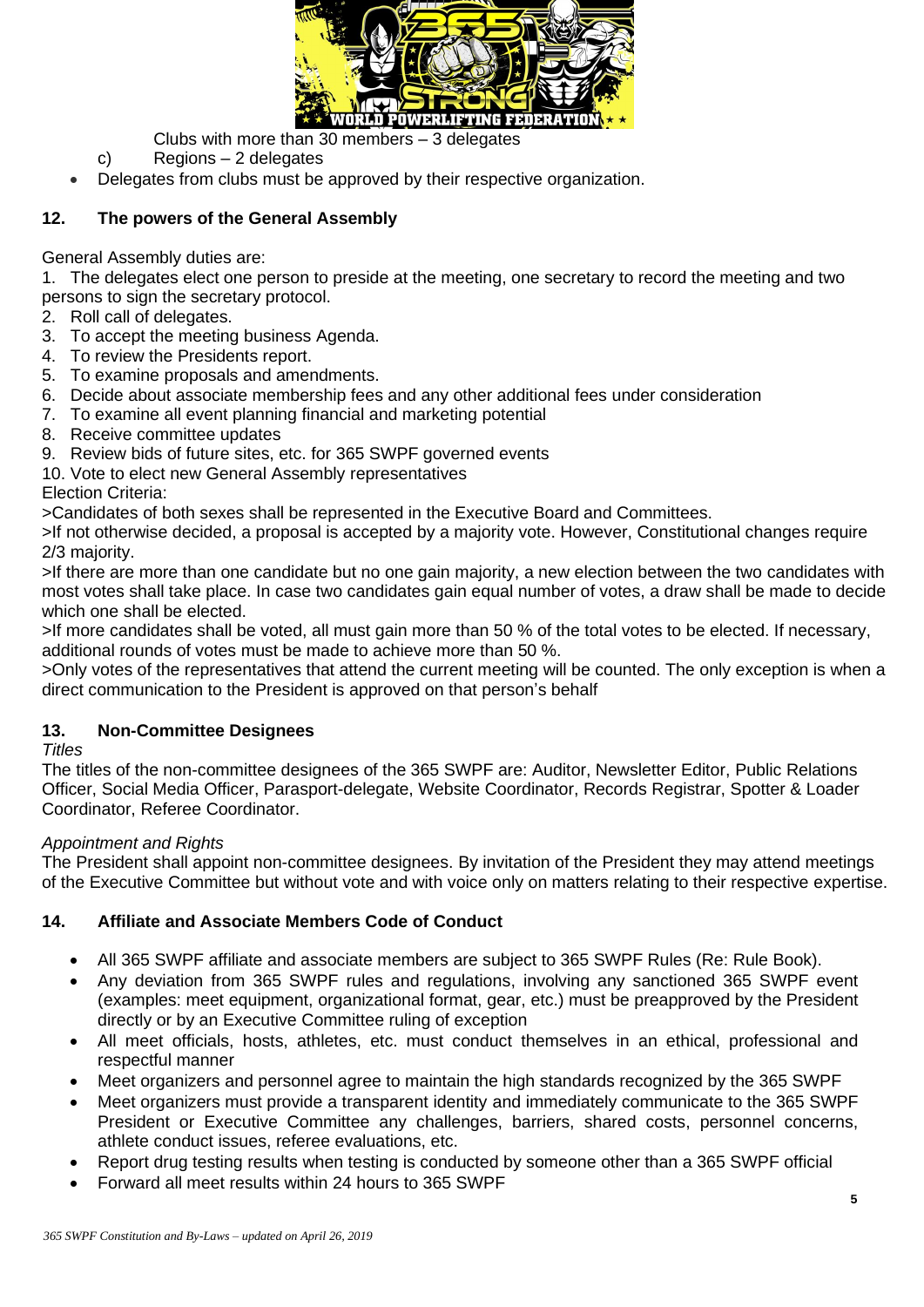

- Associate members agree to honor their commitment and support of 365 SWPF events by the action of promoting, supporting and urging their athlete participate
- Athletes are to conduct themselves in a sportsmanlike manner. All episodes of questionable conduct will be evaluated on a per issue basis
- Requests to obtain a meet sanction and direct, organize, host future meets may be forwarded to the 365 SWPF office

#### **15. Referee Code of Conduct**

- Must be well versed on the 365 SWPF Rule Book
- Referees commit to conducting themselves in a fair, ethical, professional manner and controlled manner.
- Referees are to be approachable and respectful of both the athletes and coaches at all times.
- Respect and communicate with their fellow referees
- Refer to the loading chart when ensuring the bar is loaded correctly.

## **16. Associate Member Leadership Procedures**

- All listings of the 365 SWPF associate nations shall include the name of their national federation.
- National federations can become associate members of the 365 SWPF no matter their country or present federation brand name.
	- o Admittance to other federations located in the United States...associate memberships are available for various national and international events governed by 365 SWPF. 365 SWPF will allow their athletes participate once the associate membership is approved.
	- o All nations outside of the U.S. are able to apply for an associate membership either as a branch organization within 365 SWPF or as an independent federation. Once approved the associate member agrees to abide by the 365 SWPF governed leadership. Branch organizations must have their area events sanctioned by 365 SWPF.
- No national associate federation shall remain a member of the 365 SWPF if the General Assembly by at least two-thirds majority of votes cast decides that it is not in the best interest of the 365 SWPF for that national federation to remain a member.
- Associate members bidding for a 365 SWPF sanctioned international event must do so within 5 months of the event date. All bids, accompanied by a detailed report on the extent of preparations made, shall be sent to the 365 SWPF main office for approval. The final promoter's contract must be signed and approved by 4 months before the event otherwise the request is voided.
- The executive committee will examine the bids and makes the decision to approve or not approve the event within seven days after receipt.

# **17. 365 Strong World Powerlifting Federation LLC Main Office**

365 Strong World Powerlifting Federation PO Box 253 Fort Mill, South Carolina Phone: 1-(704) 236-1899 Email: [info@365strong.org](mailto:info@365strong.org)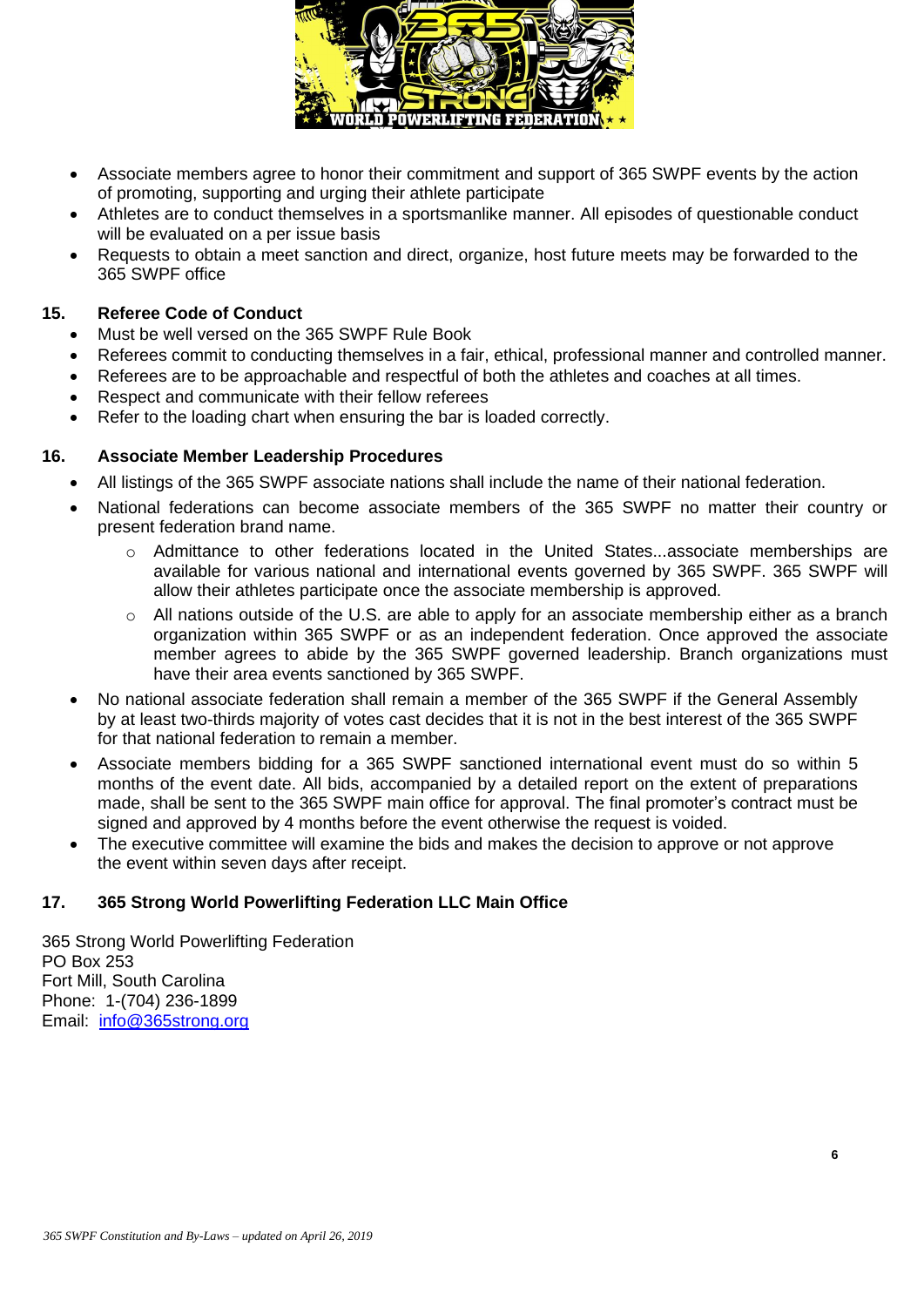

## **18. Subscription and Fees**

The annual membership subscription shall include all championship and international sanction fees with the exception of world championships. For these, sanction fees shall be paid in accordance with the following scale of subscriptions and fees:

| Sanction for national associate meets:   | USD | 50   |
|------------------------------------------|-----|------|
| Sanction for international events:       | USD | 200  |
| Athlete World Record Certificates        | USD | free |
| <b>Athlete Elite Ranked Certificates</b> | USD | free |
| Request an Appeal                        | USD | 50   |
| Referee Card & Polo Shirt:               | USD | 50   |
| National Associates Annual Dues          | USD | 250  |